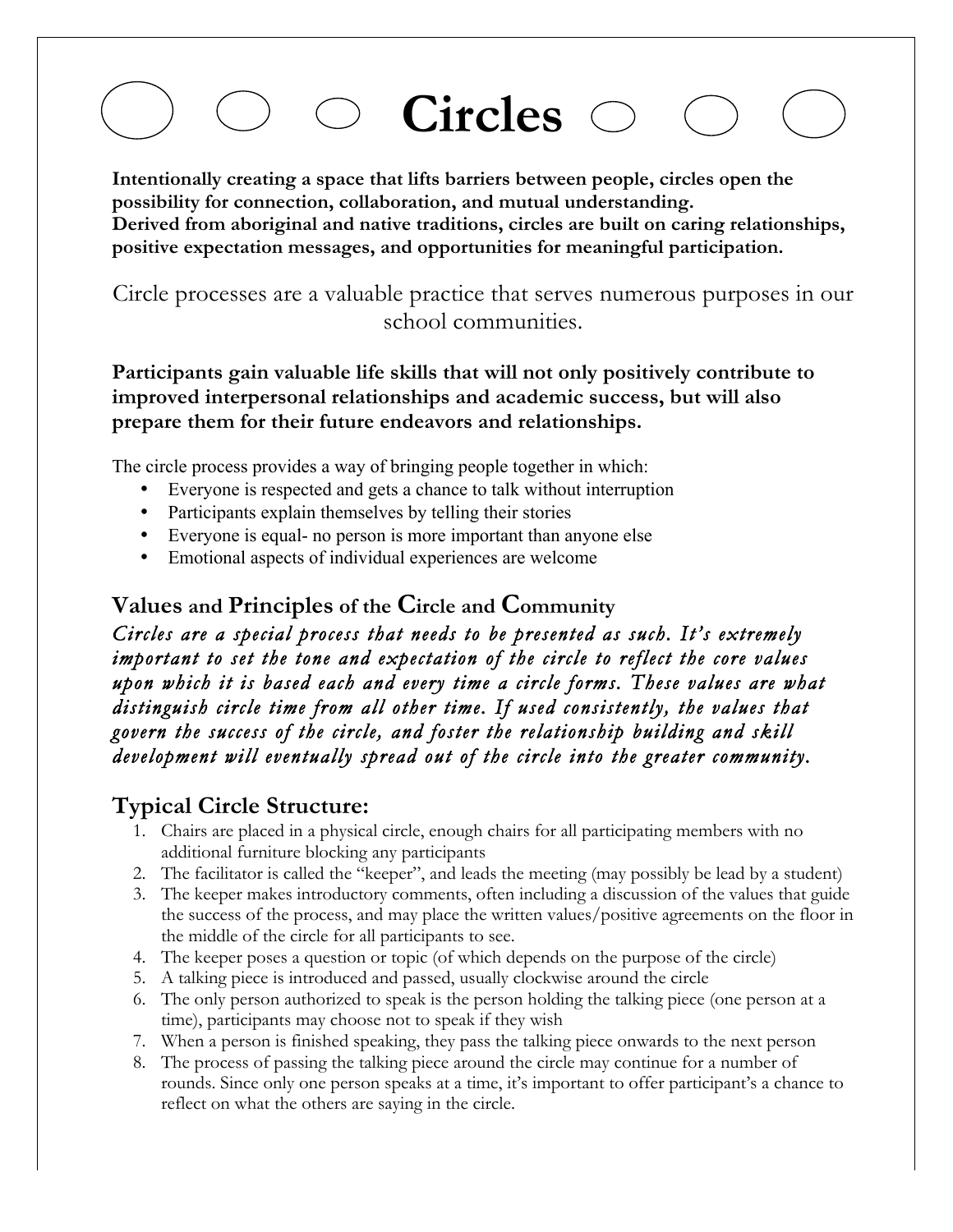### **General Circle Format:**

This format can be amended depending on the amount of time or topic. While it can be temping to skip the guidelines and values round, it is important that you do not unless you are in a group that has been meeting in a circle for awhile and have covered values in previous circles. A reoccurring group should always revisit the guidelines and values even if just briefly.

- **1. Opening**
- **2. Guidelines / Values**
- **3. Introduction of Talking Piece**
- **4. Check-In**
- **5. Discussion Rounds**
- **6. Check out**
- **7. Closing**

### **1. Opening**

**Purpose**: to create a special or sacred space where everyone will come together to share in ways we ordinarily don't have the opportunity to do. Also to ground everyone, set a positive tone for participants to transition into the circle process.

**Examples of an opening**: poems, quotes, guided meditation or breathing exercise **Suggested opening language:** "We have come together today to learn more about one another and to be together in a way which will make our school community (or our class or group) stronger, closer and safer."

### **2. Guidelines**

**Purpose:** to allow Circle participants to identify and agree upon shared guidelines for the circle. It's very important to convey the importance of, and hold participants accountable to the guidelines as they directly impact the success of the circle.

#### **Circle guidelines**:

- **Respect the talking piece: everyone listens, everyone has a turn**
- **Speak from the heart: your truth, your perspectives, your experiences**
- **Listen from the heart: let go of stories that make it hard to hear each other**
- **Trust that you will know what to say: no need to rehearse**
- **Say just enough: without feeling rushed, be concise and considerate of the time of others.**

**Suggested guideline language:** "Here are the core circle guidelines. Are there any other guidelines you would like to add?" Pass the talking piece around the circle and chart any other guidelines.

**Values:** Circle participants identify and agree upon personal and shared group values which everyone will honor during the circle. Note: The traditional way is to ask people to bring their "best selves" to the discussion. Values are a reminder for how to 'be' in Circle. Respect, honesty, trustworthiness, courage, are examples of such values.

### **3. Introduction of the Talking Piece**

**Purpose:** to create an equitable environment for sharing. Everyone gets a chance to speak or have the right to pass. For those that do not have the talking piece, it is an opportunity to actively listen to the speaker.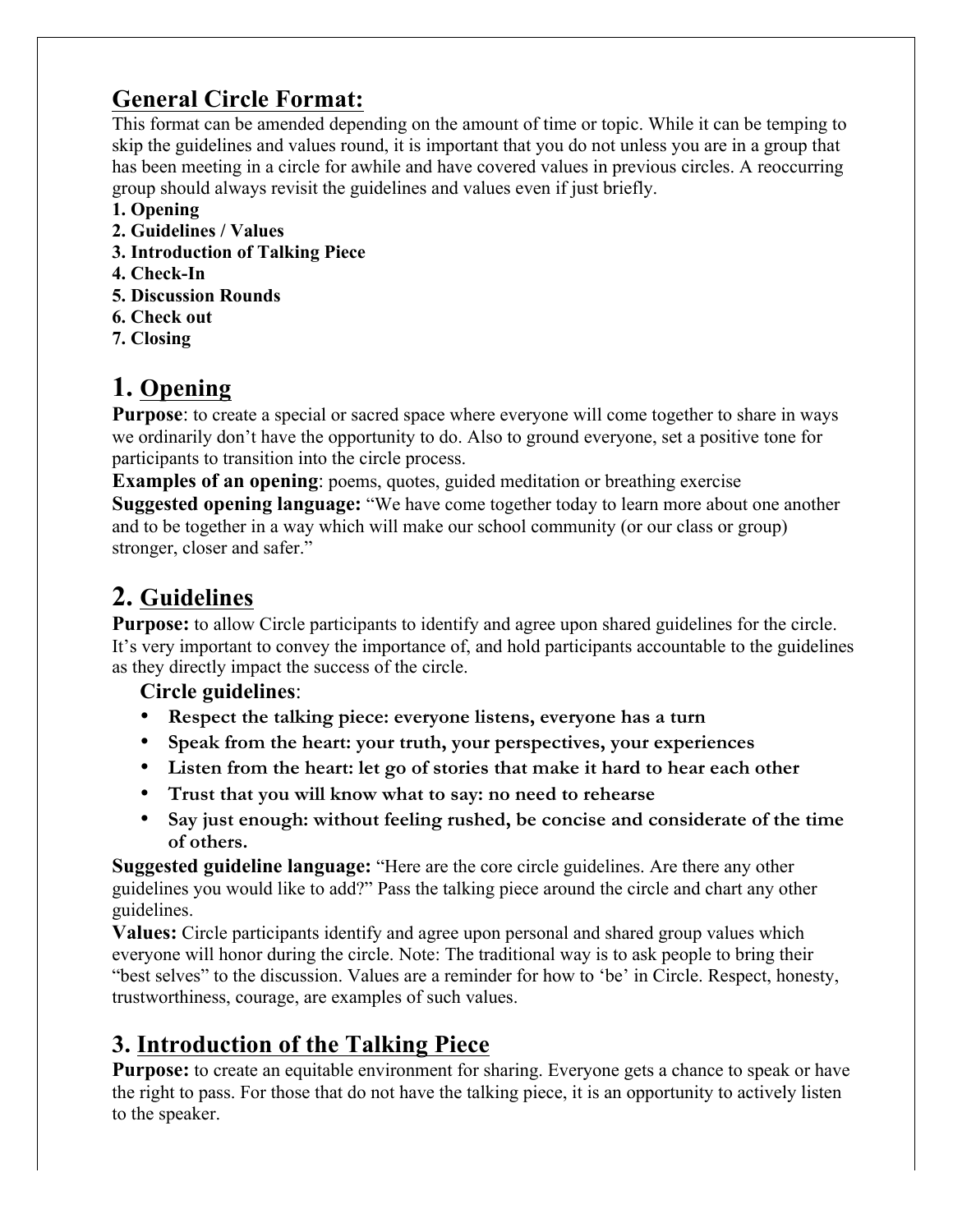Sometimes the talking piece may be suspended to encourage spontaneous sharing or brainstorming.

**Example of a talking piece:** Sacred or meaningful objects that community members can relate to or something that has meaning to someone or is relevant to the topic to be discussed. (Stuffed animal, rock, stone, etc.)

**Suggested language**: The person holding the talking piece is the only one who may speak. Everyone else in the circle is actively listening and trying not to spend time thinking about what they are going to say.

The talking piece usually moves in a circular format (clockwise or counter clockwise). Every person has the opportunity to speak and the right to pass if they choose. Even though someone may pass, they must still be present and participate.

### **4. Check-In**

**Purpose:** to invite participants to talk about how they are feeling on physical, mental or emotional levels at the moment.

**Suggested check in language**: Q: Name one word describing how you are feeling? If you could be a weather pattern, what pattern would describe how you are feeling right now (today)?

### **5. Discussion Rounds**

Purpose: choosing a topic that is appropriate for the group to discuss will directly impact the success of the circle.

If this is a new group and you are just getting to know each other, you may ask people to share what is important to them about being in this community.

• A good prompting question for a circle will allow people to speak from a personal perspective about something that relates to the group. After asking a question that allows people to tell a story, you may ask a question that encourages people to speak about the issue or reason they were brought into the circle today (community building, celebration, general check in, current event etc.)

### **6. Check out**

**Purpose**: To invite participants to express how they are feeling at this moment as the circle is about to end.

**Suggested check out language**: Share one word about how they are feeling at the end of the Circle or about what they most appreciated about the process.

### **7. Closing**

**Purpose:** To close the circle with intention and allow participants to re-enter the world and acknowledge the work done in circle.

**Examples of a closing:** poems, quotes, do a guided meditation or breathing exercise, etc..

• You may suggest that everyone stand shoulder to shoulder and take three deep breathes together. You may also read a short poem or quote and with an expression of gratitude to all present for their participation.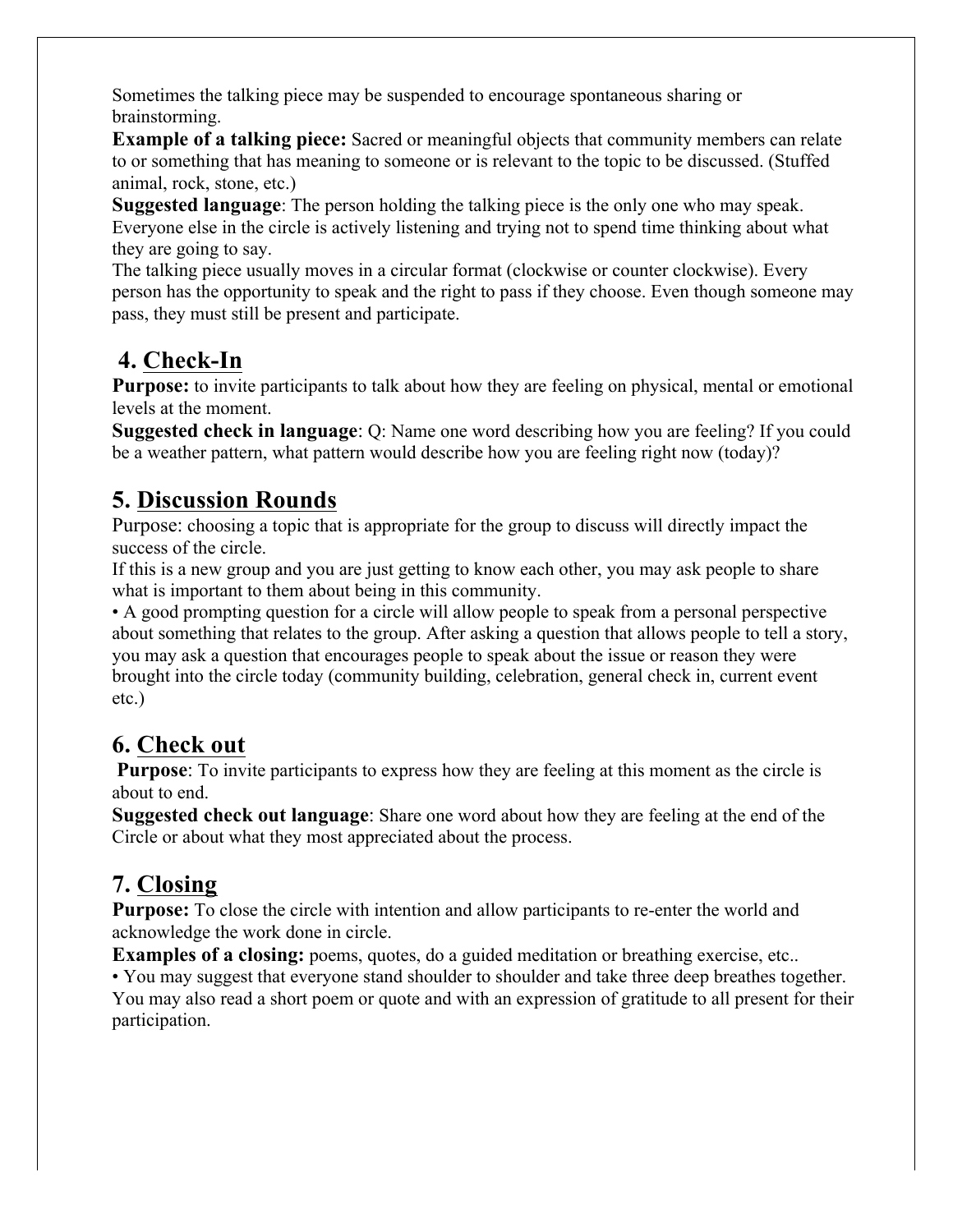### **Role of Circle Keeper:**

Circle keepers are the caretaker of the circle process, they are not facilitators. As a keeper, it is your job to ensure that everyone takes responsibility for making the circle a welcoming, safe place for open dialogue. Very often, and usually unconsciously, participants will situate the keeper as an authority figure, looking to him or her to direct or make decisions for the group. When it seems the process isn't going smoothly or is taking a direction different than you imagined, it is important to remember that your role is merely to guide the group. It is your job to introduce questions that empower the group to do the work they need to do. As soon as you intervene in a more directive way, participants become less accountable for their actions and decisions. Resulting agreements become much less a reflection of their process and needs and more about what you think the group needs.

#### **Circle Keepers:1**

- Do not control the circle but help participants uphold its integrity.
- Help to hold a space that is clear, open, respectful, and free. This means knowing when/how to interrupt, when to open and close the circle, when to take a break, and how to remind people to adhere to the agreed-upon guidelines.
- Are participants in the circle, not observers
- Don't need to be a mediator or group facilitator in the usual sense; it's not a position of power, but it is a responsibility to others to keep to the values of the circle.

#### **Suggested language for circle keepers:**

**Promote Equality**; "We all have important experiences and something to offer."

**Generate Respect**; "We are different but we all have something to learn from each other."

**Share Responsibility;** "We all have a responsibility for finding solutions."

**Encourage New Ideas**; "Every idea is a good one. We work together to find solutions." **Seek Solutions that Benefit Everyone**; "Can we find a way to meet the needs of all involved today?"

**Maintain Positive Perspective;** "This is difficult work, and at the same time, we are moving toward a positive outcome.

### **The Talking Piece:**

- Is an object of focus accepted and used by the group. Often something is used that has special meaning to the group.
- Provides greater opportunity for listening and reflection since a person has to wait for the talking piece to come around before speaking. Participants tend to focus more on what people are saying than on preparing an immediate response.
- Prevents one-on-one debates since people cannot respond out of turn.
- Encourages shared responsibility for discussion.
- Reinforces equality in the circle since it provides equal opportunity for all to participate.
- Provides more opportunity for those who are often silent to be heard since they don't have to compete with those who are more verbal.

### **Time:**

Circles can form for as little as 10 minutes through an entire class period depending on the need and purpose for the circle.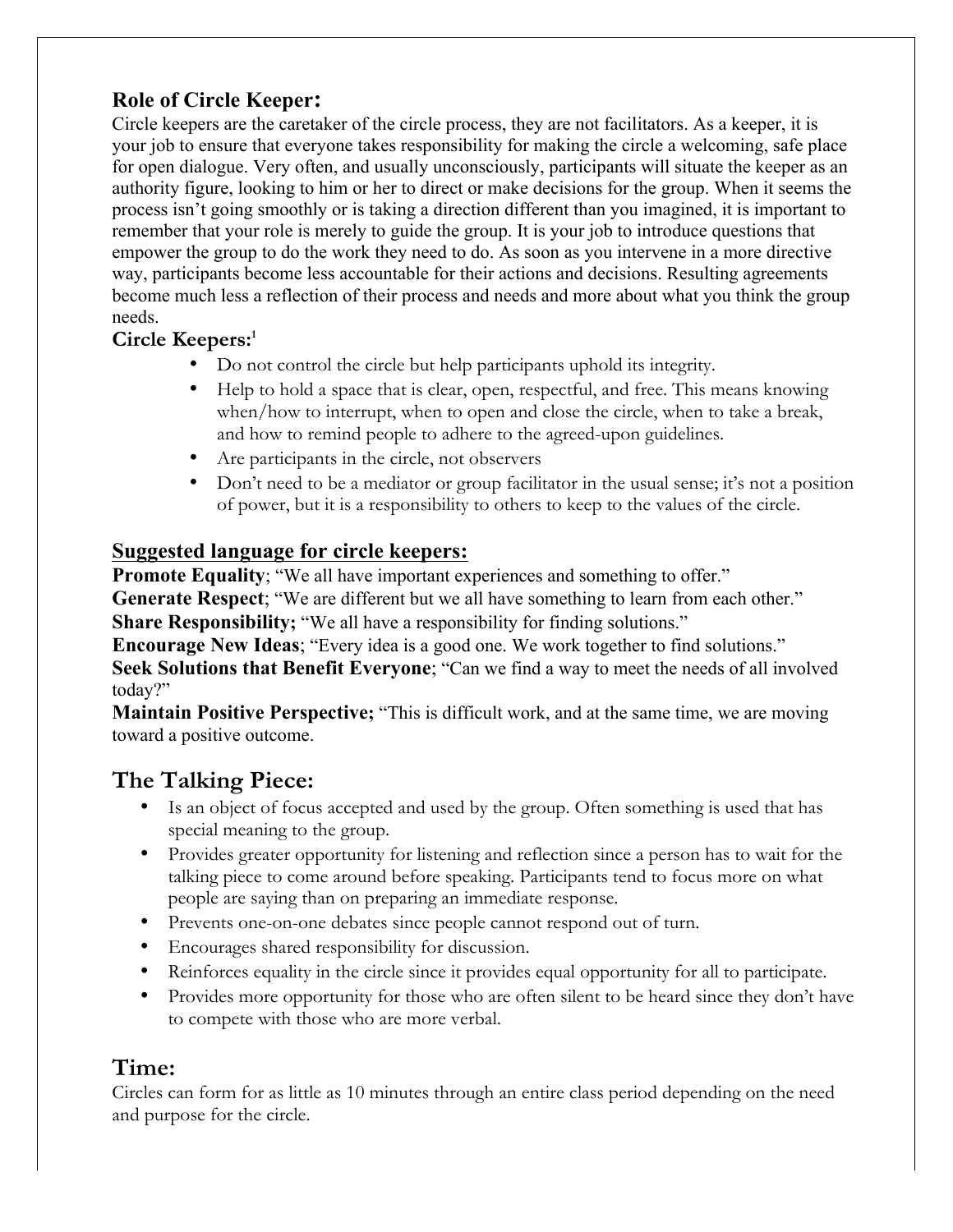### **When to Use Circles:**

Depending on the need to bring people together, circles will serve different purposes. Always guided by the same values and principles, circles may be called for:

| community building  | problem-solving   | reflecting    | introducing new                  |
|---------------------|-------------------|---------------|----------------------------------|
|                     |                   |               | students                         |
| Conflict resolution | brainstorming     | support       | farewell to students<br>leaving  |
| healing             | diffusing tension | family issues | community violence<br>debriefing |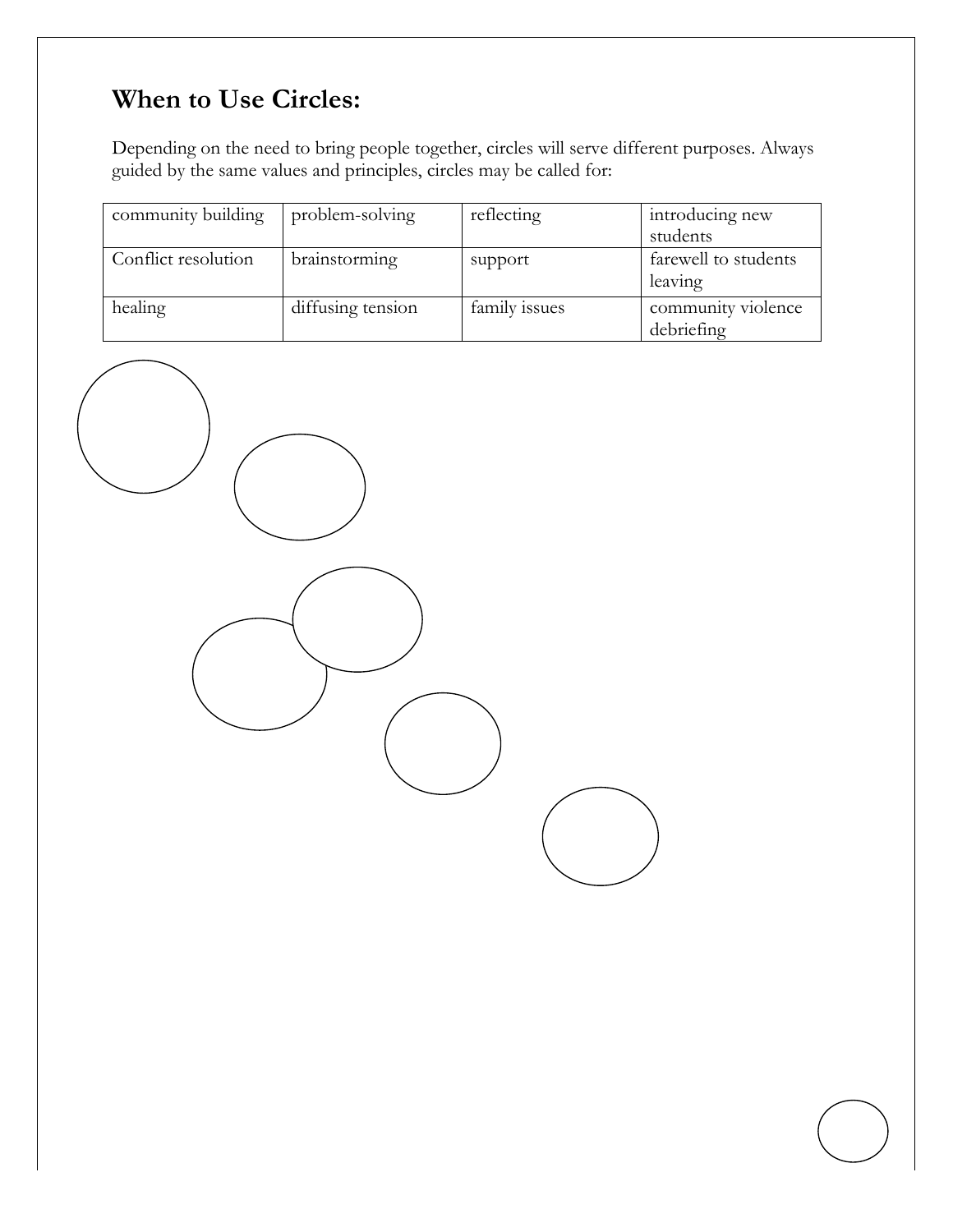# **Community Building: Proactive Circles**

Circles foster attentive listening, empathy, sharing, and equal opportunities of participation for all members, therefore, the circle process helps cultivate a strong sense of belonging.

#### **Proactive Circles:**<sup>1</sup>

- Provide opportunities for students to share feelings, ideas and experiences in order to build trust, mutual understanding, shared values, and shared behaviors.
- Are NOT held in response to an incident or problem.
- Ideally should account for no less than 80 percent of all circles a student experiences.
- Are based on topics intentionally selected and sequenced to increase risk-taking over time.
- Build the social capital necessary to support successful Responsive Circles.
- Are used to set up behavioral expectations prior to events that occur outside the regular classroom.
- Can be used to help students with academic goal setting and planning.
- Can be used to set ground rules for projects and activities.
- Can be used to build or monitor understanding of academic content.

### **Examples of Proactive Circles**

**Beginning-of-day/class circles:** (adopted from the Little Book of Restorative Discipline for Schools) Circles at the beginning of each day/class can help develop common understandings of guidelines, expectations, and values. They can also be used to address tensions or problems that may have arisen the day before. A daily circle process provides a chance to check in with questions or issues such as:

- How was your night? (High risk question)
- What's going on in your life right now? (High risk question)
- What are your thoughts or reflections on today's assignment?
- Clarifying details and expectations of daily schedules.

Anytime circles: (adopted from the Little Book of Restorative Discipline for Schools)

Circles can be used at any point when tensions or problems have arisen, or when decisions need to be made. They provide a problem-solving forum that teaches values such as honesty, accountability, responsibility, and compassion.

Possible uses include:

- **Curriculum:** enhance learning by providing an interactive forum for students to participate in the learning process. Examples include, content review, reading debriefs, topic discussions, goal setting, news articles, current events, books, controversial topics.
- **Having fun** or doing a cooperative activity such as telling jokes and story telling.
- Engaging in **student-chosen discussion** topics.
- **Student/Family/Parent Support/ Staff Support**: truancy, IEP, suspension reentry, peace circles (requested by students who need a safe place to vent emotion and receive support), parent meetings, staff meetings…etc.

 <sup>1</sup> The International Institute for Restorative Practices: Whole School Implementation overview and essential elements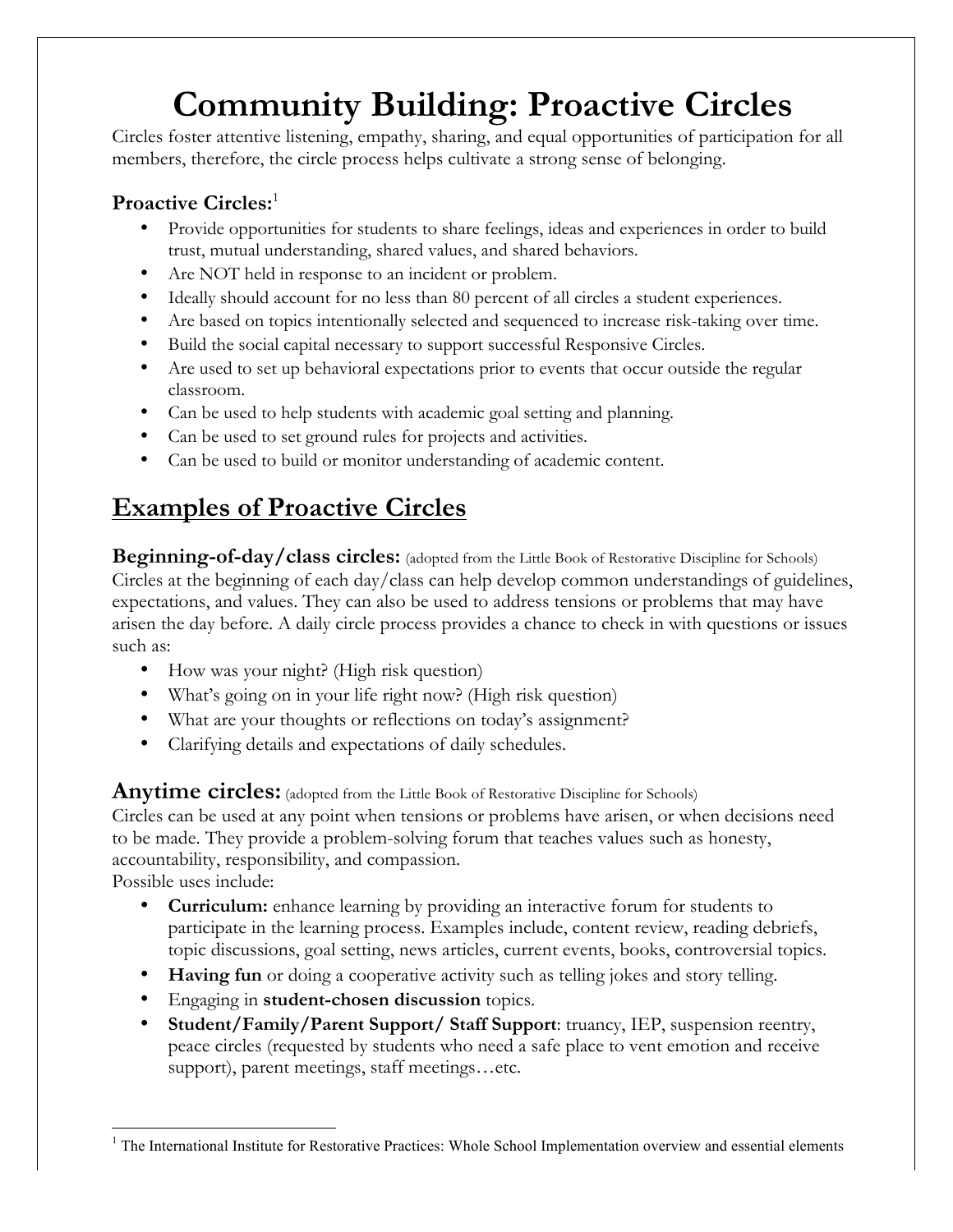**End-of-day circles:** (adopted from the Little Book of Restorative Discipline for Schools)

- Circles are often used at the end of the day for purposes such as these:
- To share something that happened to each participant that day.
- To address a problem or conflict hat has arisen during the day
- To address feelings and tensions that may have developed inside the classroom, in other areas of the school, or even in the outside world (ex. Disturbing events in the news).

## **Sample Prompting Questions/Topics for Circles**

*Please note*: It is always important to carefully select which questions or topics to pose to the group depending on the needs of the group. The health of each member of the circle is always to be strongly considered.

\*Be prepared and know that some of the circle prompts may bring up a lot of emotions for the circle members.

### **Getting Acquainted**

- Share a happy childhood memory.
- If you could be a superhero, what super powers would you choose and why?
- How would your best friend describe you?
- What would you not want to change about your life?
- If you could talk to someone from your family who is no longer alive, who would it be and why?
- If you had an unexpected free day, what would you like to do?
- If you were an animal, what animal would you be and why?
- Name two things or people who always make you laugh.
- I like to collect...
- If you could have a face to face conversation with anyone, who would it be and why?
- Describe your ideal job.
- Describe your favorite vacation.
- If you could change anything about yourself what would it be?

### **Exploring Values**

- Imagine you are in conflict with a person who is important in your life. What values do you want to guide your conduct as you try to work out hat conflict?
- What is your passion?
- What do you keep returning to in your life?
- What touches your heart?
- What gives you hope?
- What demonstrates respect?
- What change would you like to see in your community? What can you do to promote that change?
- A time when you acted on your core values even though others were not.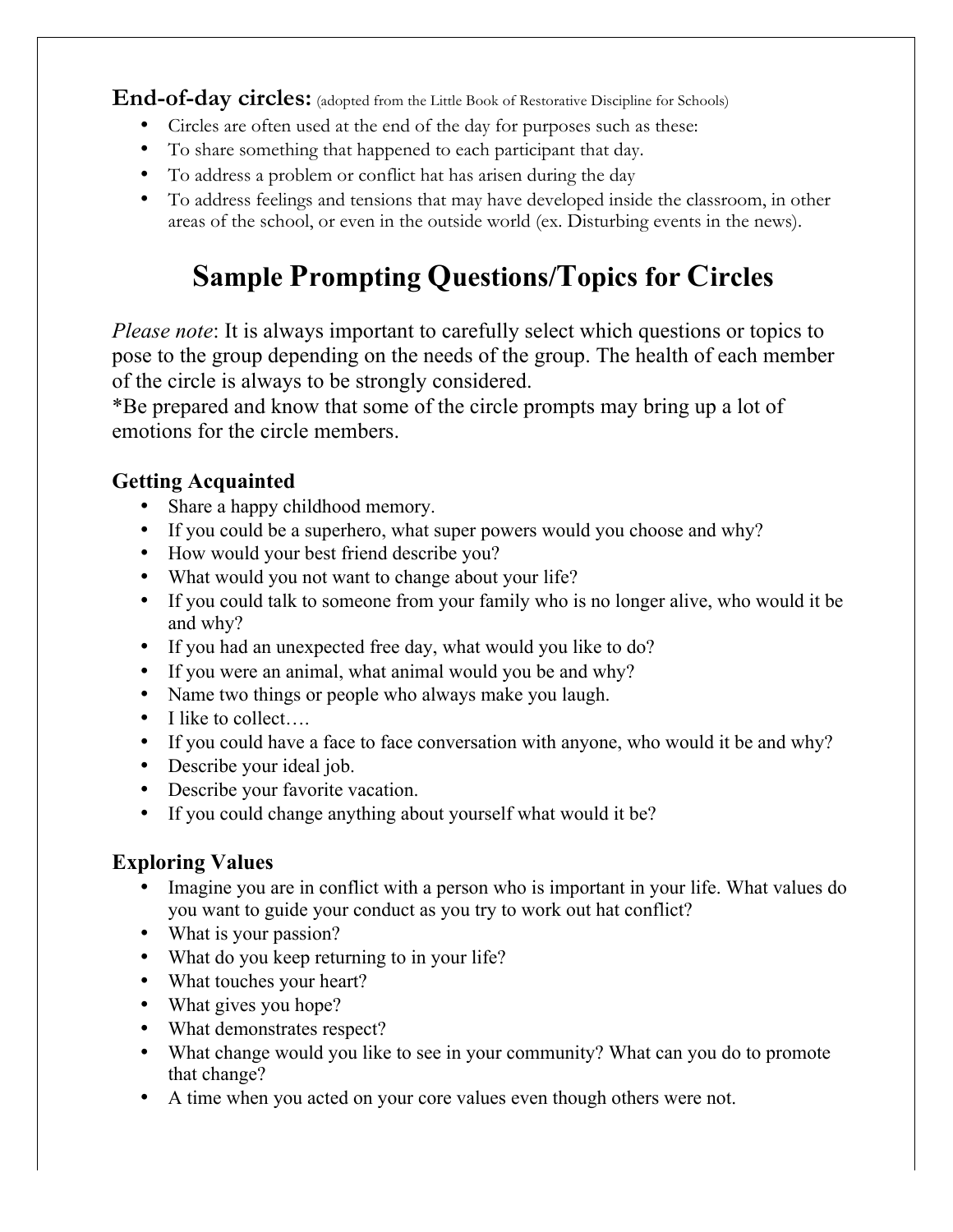### **Storytelling from our lives to share who we are and what has shaped us (to build community)**

Invite participants to share:

- A time when you were outside of your comfort zone
- An experience in your life when you "made lemonade out of lemons".
- An experience of transformation when, out of a crisis or difficulty, you discovered a gift in your life.
- An experience of causing harm to someone and then dealing with it in a way you felt good about.
- An experience of letting go of anger or resentment.
- A time when you were in conflict with your parents or caregiver.
- An experience where you discovered that someone was very different from the negative assumptions you first made about that person.
- An experience of feeling that you did not fit in.

#### **Relating to Curriculum:**

- The best/worst thing about this science project is...
- The main character in the book we are reading is like/not like me when...
- These math problems make me feel...

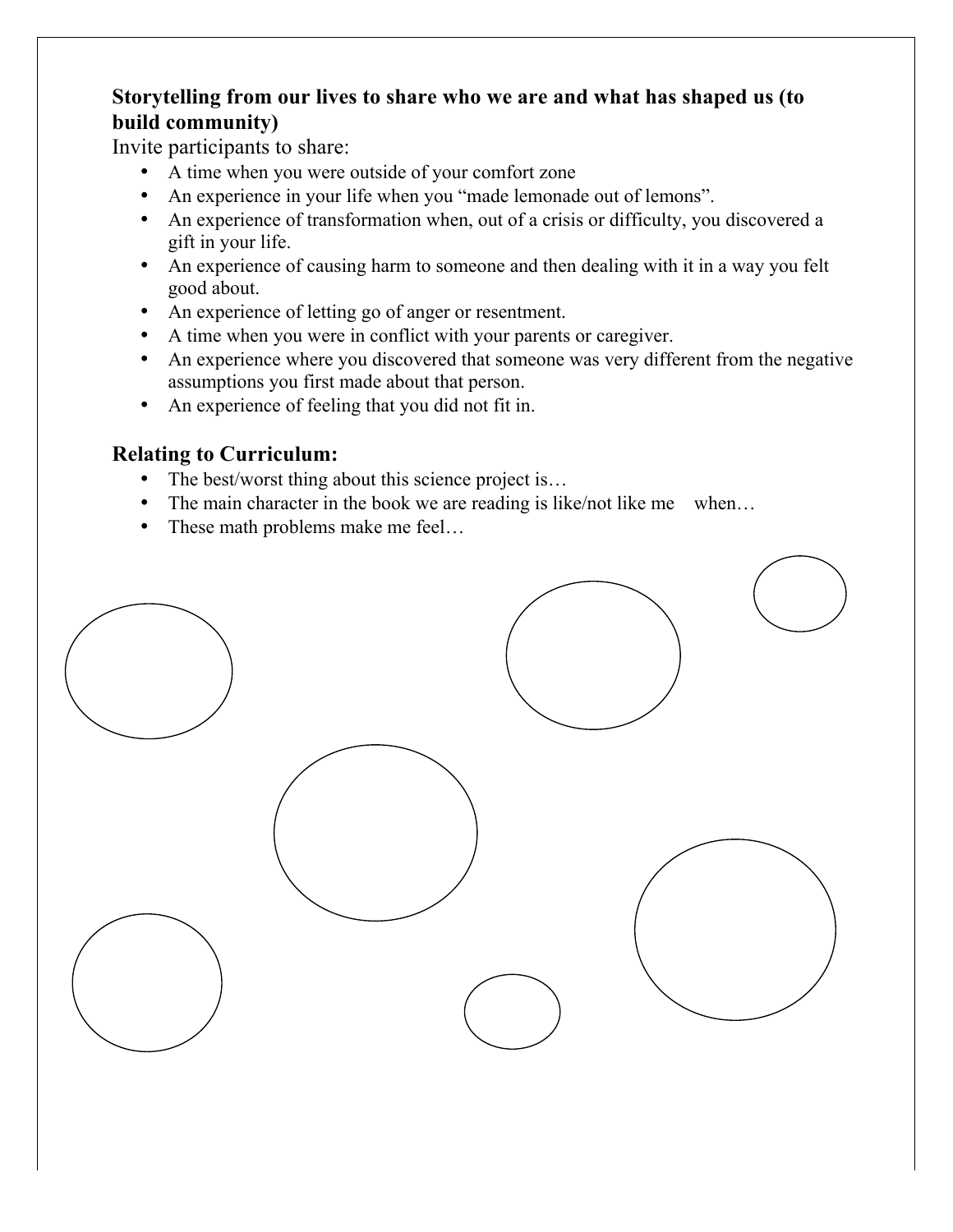# **Responsive Circles**

**Responsive circles allow for classroom issues, such as bullying, harassment, patterns of disruptive behavior, tardies, not doing homework, theft…etc to be addressed with the entire class. All members of the classroom community are included in the process of positive change.**

### **Sample Script for a Circle to Repair Harm**

#### Opening:

*I would like to welcome everyone here to our circle. We are here to talk about what happened and help figure out how to move forward in positive way. This is going to be a respectful process, where everyone's voice is heard.*

#### Guidelines:

*When we use a circle, we have certain guidelines that help ensure the conversation remains positive and allows for everyone to have an opportunity to share.* 

(guidelines should be written out and placed on pieces of paper in the middle of the circle) *The guidelines are:*

- *Respect the talking piece: everyone listens, everyone has a turn*
- *Speak from your heart: youth truth, your perspectives, your experiences*
- *Listen from your heart: let go of stories that make it hard to hear each other*
- *Trust that you will know what to say: no need to rehearse*
- *Say just enough without feeling rushed, be concise and considerate of the time of others.*

*Can we all commit to follow these guidelines? Are there any additional guidelines to add?*

### **Repairing Harm Circle Rounds:**

#### 1st Round:

*To start, I'd like each of us to share your name, why you are here, and answer the following question….*(think of a good ice-breaker question to help build inclusion among the group prior to the circle….ex. what is your favorite CD at this time).

\*The talking piece is passed to the person that volunteers to go first, and is continued to be passed around the circle until everyone who wishes to participate has an opportunity to do so.

#### 2nd Round:

*We are now going discuss what happened? We need to hear about why we are here, so I have asked \_\_\_\_\_\_\_\_\_\_\_, and \_\_\_\_\_\_\_\_\_ to share the facts about the situation.* 

(prior to the circle, ask 2 people who know most of the facts about the incident if they would be willing to offer their understanding of the specific events that occurred. It is important that they only share the facts and leave their personal feelings out.)

*We will then use the talking piece to allow for anyone else interested in adding what they know about the facts.*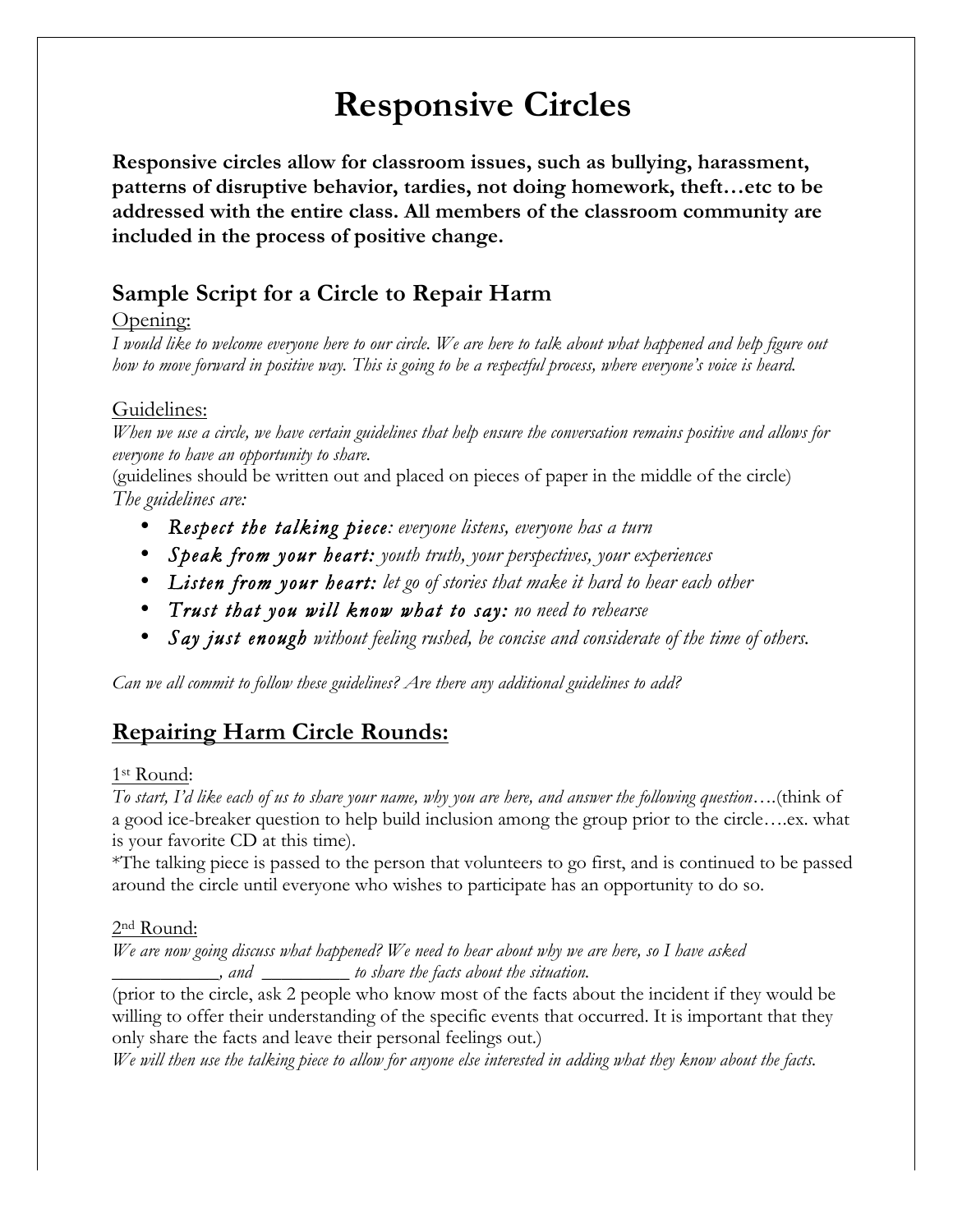#### 3rd Round:

*We are now going to discuss who has been affected by what happened and address any harm that occurred as a result. (including any potential harms to the school and community)*

(Introduce the talking piece again and allow for circle members to share. More than one round may be required to ensure everyone has the opportunity to share their thoughts.) 4th Round:

*We would now like to hear what your personal feelings are about what happened?* (Introduce the talking piece again and allow for circle members to share.)

#### 4th Round:

*Now it's important to ask, what do you think needs to happen to repair the harm and ensure that it doesn't happen again?*

(Introduce the talking piece again and allow for circle members to discuss. The circle keeper will write down the suggestions offered by the participants. More than one round may be required to ensure everyone has the opportunity to share their thoughts.)

#### 5th Round:

*And as a follow-up to that, what are you personally willing to do to repair the harm and move forward from this situation?*

(Introduce the talking piece again and allow for circle members to share. The circle keeper will write down the suggestions offered by the participants. More than one round may be required to ensure everyone has the opportunity to share their thoughts.)

#### 6th Round:

*I would like to summarize what I heard everyone suggest for potential solutions to repair the harm that was caused.*  (keeper reads the solutions).

*Which of these do you want to agree to and who is responsible for following through with repairing the harm?* (Introduce the talking piece again and allow for circle members to discuss. The circle keeper will write down the final agreement.)

#### 7th Round:

*In closing, the agreement is as such...*(share agreement and who will be held accountable for it's completion).

*I would like to congratulate you all for successfully completing the circle process. It takes a lot of courage to own up to our actions and participate in a circle process.* 

*Thank you for participating*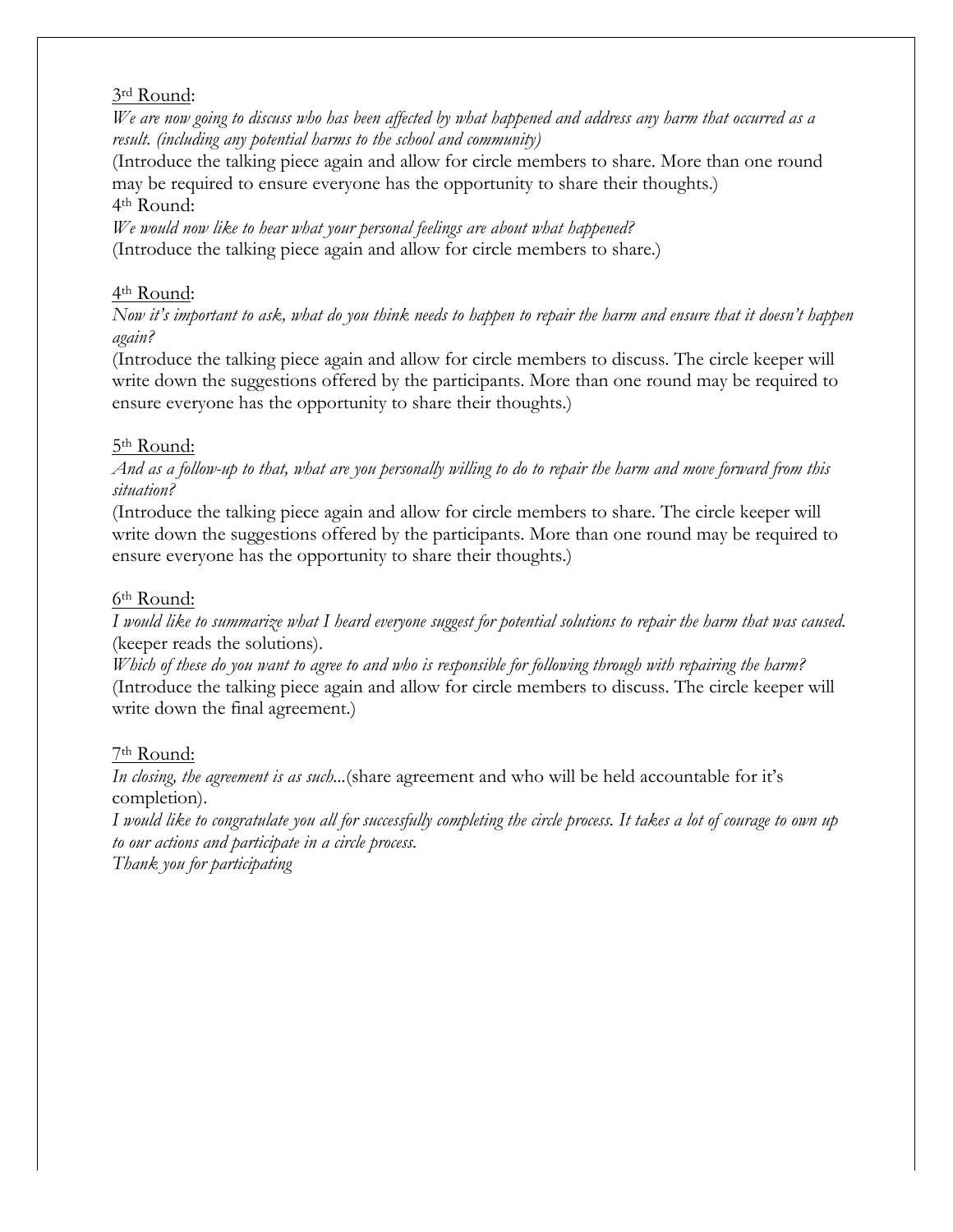### **Circle Planning Guide**

1. What is the purpose or goal of your circle? (ex. Community building, check-in, address specific classroom issue, curriculum/content...etc.)

**2. Circle Introduction:** [How will you introduce and convey the reason for the circle to the participants?)

**3. Establish core guidelines:** (What are the core guidelines you would like to introduce to the participants? What additional questions will you ask to create shared guidelines and values? Do you have them written on a poster board for all to see?)

4. Opening (How will you open the circle? A poem, quote, song, breathing, story...?)

**5. Introduction of Talking Piece.** [What object are you using and Why?]

**6. Check-In** [What question will you ask for the initial check-in round? ex. On a scale of 1-10, today I am  $a$  ......]